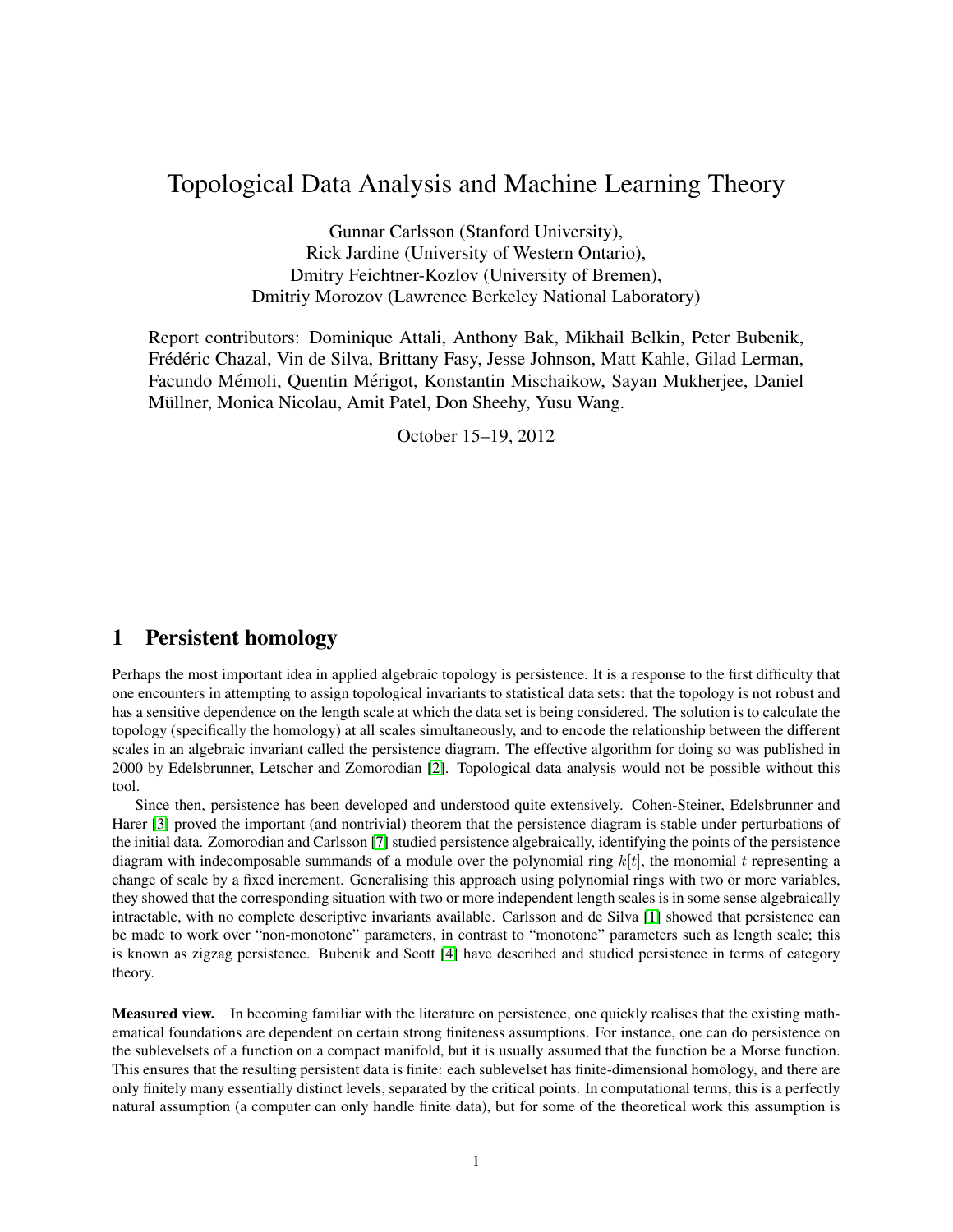limiting. This was perhaps first seen in the proof of the stability theorem by Cohen-Steiner et al, which has to navigate around this assumption.

Vin de Silva presented new work [\[5\]](#page-8-5) with co-authors Chazal, Glisse and Oudot, which addresses these problems through a deep analysis of the structure of so-called "persistence modules": 1-parameter families of vector spaces and maps between them. The basic challenge is to construct the persistence diagram and show that it is stable, without the usual strong finiteness assumptions about the persistence module. They achieve this by establishing an equivalence between persistence diagrams and a certain kind of measure defined on rectangles in the plane. The equivalence is proved under a weaker finiteness condition, called "q-tameness", which is seen to hold quite widely: for any continuous function (not just Morse) on a finite simplicial complex, for the Vietoris–Rips complex on a compact metric space, etc. It turns out that all of the standard results can be proved much more easily, and in greater generality, when one works with these measures. The authors introduce a new notational system, a sort of "quiver calculus", which gives short transparent proofs of the linear algebra lemmas that show up in the persistence literature, by interpreting those results as statements about the indecomposable summands of certain quiver representations.

Statistics of diagrams. An important workshop theme emerged during John Harer's talk: the need to introduce statistical techniques to topological data analysis. The overarching idea is that the input to most analysis techniques is generated stochastically. Therefore, it is interesting to talk not only about a single persistence diagram, but about an entire collection of them, so that we can try to calculate means, variances and apply statistical inference techniques.

Harer described his work [\[8\]](#page-9-0) with Mileyko and Mukherjee showing that the space of persistence diagrams allows for the definition of probability measures, which support expectations and variances, among other properties. The authors showed that the space of persistence diagrams with the Wasserstein metric is complete and separable, and described when it is compact. Harer also sketched an algorithm [\[9\]](#page-9-1) to compute Fréchet means in this space.

Inference using landscapes. Peter Bubenik gave an alternative approach [\[10\]](#page-9-2) to this problem. He mapped persistence diagrams (also known as barcodes) to certain functions  $\lambda : \mathbb{N} \times \mathbb{R} \to \mathbb{R}$ , called persistence landscapes. Let B be a barcode. Call half the length of an interval its radius. Then  $\lambda_k(t)$  is the largest radius such that the interval of radius r centered at t is a subinterval of k intervals in B. This space inherits nice structure from  $L^p(\mathbb{N} \times \mathbb{R})$ . In  $L^2$ , the Fréchet means and variances are the pointwise means and integral of the pointwise variances, respectively. One has a strong law of large numbers and a central limit theorem. One can apply statistical inference using the permutation. Bubenik applied these ideas to synthetic data drawn from a torus and a sphere and to brain MRI data. In the latter he showed that the persistence landscapes of the triangulation of the outer surface filtered by angle defect seemed to discriminate between high-functioning autistic subjects and controls.

Computational advances. The rapid growth in the range of applications of algebraic topology suggests the need for efficient algorithms for computing homology groups, persistent homology, and induced maps on homology. There are a variety of strategies that have been adopted. The most fundamental is to view Smith diagonalization as a purely algebraic problem and then to seek an optimal algorithm. The worst case analysis of such algorithms suggests a supercubical complexity with respect to the size of the complex, which is prohibitive for large datasets. An alternative strategy is to develop efficient algorithms for restricted problems, for example by restricting the dimension of the complex or restricting the computation to that of Betti numbers. Konstantin Mischaikow described an approach [\[11\]](#page-9-3) that uses discrete Morse theory to pre-process the data, thereby producing a smaller complex on which an algebraic Smith normal form computation can be performed.

Mischaikow's talk centered around three topics:

- 1. A review of the notion of complex as introduced by Tucker and Lefschetz where the focus is on incidence numbers that relate neighboring cells. In the contexts of data analysis and computational dynamics which motivate this work, this local information is often natural to the input whereas the associated boundary operator must be derived from this information. The explicit construction of this boundary operator, which can be costly for large complexes, is unnecessary in the approach.
- 2. Algorithms for efficiently computing Morse complexes which are based on the co-reduction algorithm.
- 3. The use of Morse complexes to efficiently compute the induced maps on homology.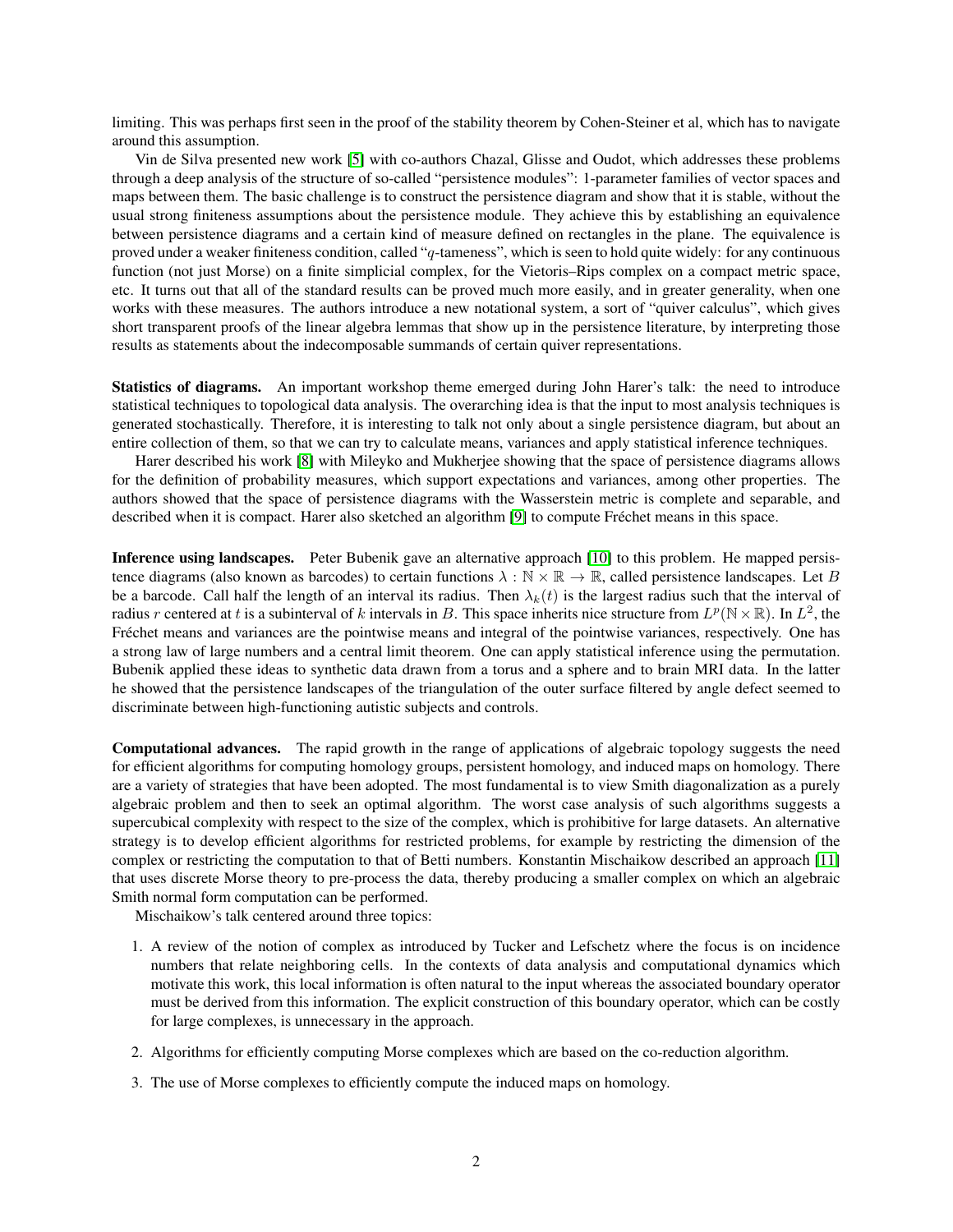**Generalization: Étalage.** Persistent homology quantifies topological information in data. Very importantly, this quantification is stable to measurable perturbations of the data. With this in mind, Amit Patel presented abstractions of various notions in the theory of persistent homology to multi-parameter families of spaces.

A fundamental notion is the persistent homology group. Let  $f : \mathbb{X} \to \mathbb{R}$  be a continuous map from a topological space to the real line. The map f defines a 1-parameter family of spaces  $X_t = f^{-1}(t)$ . The *persistent homology group* over an interval  $(a, b) \subseteq \mathbb{R}$  is the intersection of the images of the two homomorphisms  $i : H_*(f^{-1}(a)) \to$  $H_*(f^{-1}[a,b])$  and  $j: H_*(f^{-1}(b)) \to H_*(f^{-1}[a,b])$  induced by inclusion of spaces. Roughly speaking, the persistent homology group is the homology that is common to all fibers  $\mathbb{X}_t$  over the interval  $(a, b)$ . Now let  $g : \mathbb{X} \to \mathbb{M}$  be a map to an oriented m-manifold. This map defines an m-parameter family of spaces  $\mathbb{X}_p = g^{-1}(p)$ . One would like an abstraction of the notion of the persistent homology group to path-connected open sets  $U \subseteq M$ . Patel introduced the well group, which serves this purpose. The *well group* is the image of a homomorphism  $\Phi : H^c_{*+m}(f^{-1}(U)) \to$  $H_*(f^{-1}(U))$  from the homology of  $f^{-1}(U)$  with closed support to the homology of  $f^{-1}(U)$  with compact support shifted down by  $m$  dimensions. This homomorphism is the cap product with the pullback of the orientation on M. The well group is the homology that is common to all fibers above  $U$ , and, furthermore, it is stable to homotopic perturbations of the map g.

The theory of persistent homology assembles the local information of the persistent homology groups into a global structure called the *persistence diagram*. Patel introduced the *étalage* of M which abstracts the notion of a persistence diagram to the higher dimensional setting. An étalage of  $\mathbb M$  is a Hausdorff topological space  $\mathbb E$  along with a continuous map  $\pi : \mathbb{E} \to \mathbb{M}$  that is locally a homeomorphism. In addition, assigned to each connected component of  $\mathbb{E}$  is an integer. As with persistence diagrams, one can read off the rank of the stable homology of each fiber  $\mathbb{X}_p$  by summing the integers assigned to each point in  $\pi^{-1}(p)$ .

Persistence stability for geometric complexes. The classical theory of persistent homology, restricted to tame functions and filtrations of finite simplicial complexes, does not directly address certain questions in topological data analysis: e.g., multiscale homology inference for metric spaces or scalar fields analysis on discrete data. To overcome this issue, Frédéric Chazal and collaborators extended and generalized persistent homology and its stability results. As an application they have proven the robustness of the persistent homology of various families of geometric filtered complexes built on top of compact metric spaces or spaces endowed with a similarity measure.

Theorem 1 ([\[6\]](#page-8-6)). *Let* X *be a pre-compact metric space. Then the Vietoris–Rips and Cech filtrations built on top of ˇ* X *induce, at the homology level, persistence modules that are* q*-tame. In particular, they have well-defined persistence diagrams. Moreover, if* X *and* Y *are two compact metric spaces then the bottleneck distance between the persistence diagrams of the Vietoris–Rips (resp. Cech) filtrations built on top of ˇ* X *and* Y *is upper bounded by the Gromov– Hausdorff distance between* X *and* Y *.*

This result is an ingredient for mathematically well-founded statistical developments for topological data analysis using persistence theory.

**Persistent homology and metric geometry.** Facundo Mémoli presented ongoing work on importing constructions from metric geometry into persistent topology. His aim is to define a notion of distance  $d_F$  between filtered finite spaces compatible with the standard stability result for persistence diagrams of filtrations. More precisely,  $d_F(X, Y)$ is defined as the infimal  $\varepsilon > 0$  for which one can find a finite set Z and surjective maps  $\varphi_X : Z \to X$  and  $\varphi_Y : Z \to Y$ such that the  $L^{\infty}$  norm of the difference of the pullback filtrations  $\varphi_X^*F_X, \varphi_Y^*F_Y : \text{pow}(Z) \to \mathbb{R}$  is bounded by  $\varepsilon$ .

Now, one has a generalization of the combinatorial stability theorem of [\[21\]](#page-9-4) that does not assume that the two filtrations are defined on the same space. Below,  $d_B$  is the bottleneck distance between persistence diagrams.

<span id="page-2-0"></span>**Theorem 2** ([\[23\]](#page-9-5)). *For all*  $(X, F_X)$  *and*  $(Y, F_Y)$ ,  $d_B(D_*(F_X), D_*(F_Y)) \le d_F(X, Y)$ .

Memoli also described different ways in which metric spaces and metric measure spaces induce filtrations, and ´ how these induced filtrations are stable with respect to suitable notions of distance. Each of these "ways" gives rise to a *filtration functor*. In this manner, a measure-dependent notion of Vietoris-Rips filtration arises, which is quantitatively stable in a precise sense.

To be clear, given a finite mm-space  $(X, d_X, \mu_X)$ , the *weighted* Vietoris-Rips filtration  $F_X^{\omega R} : pow(X) \to \mathbb{R}$  is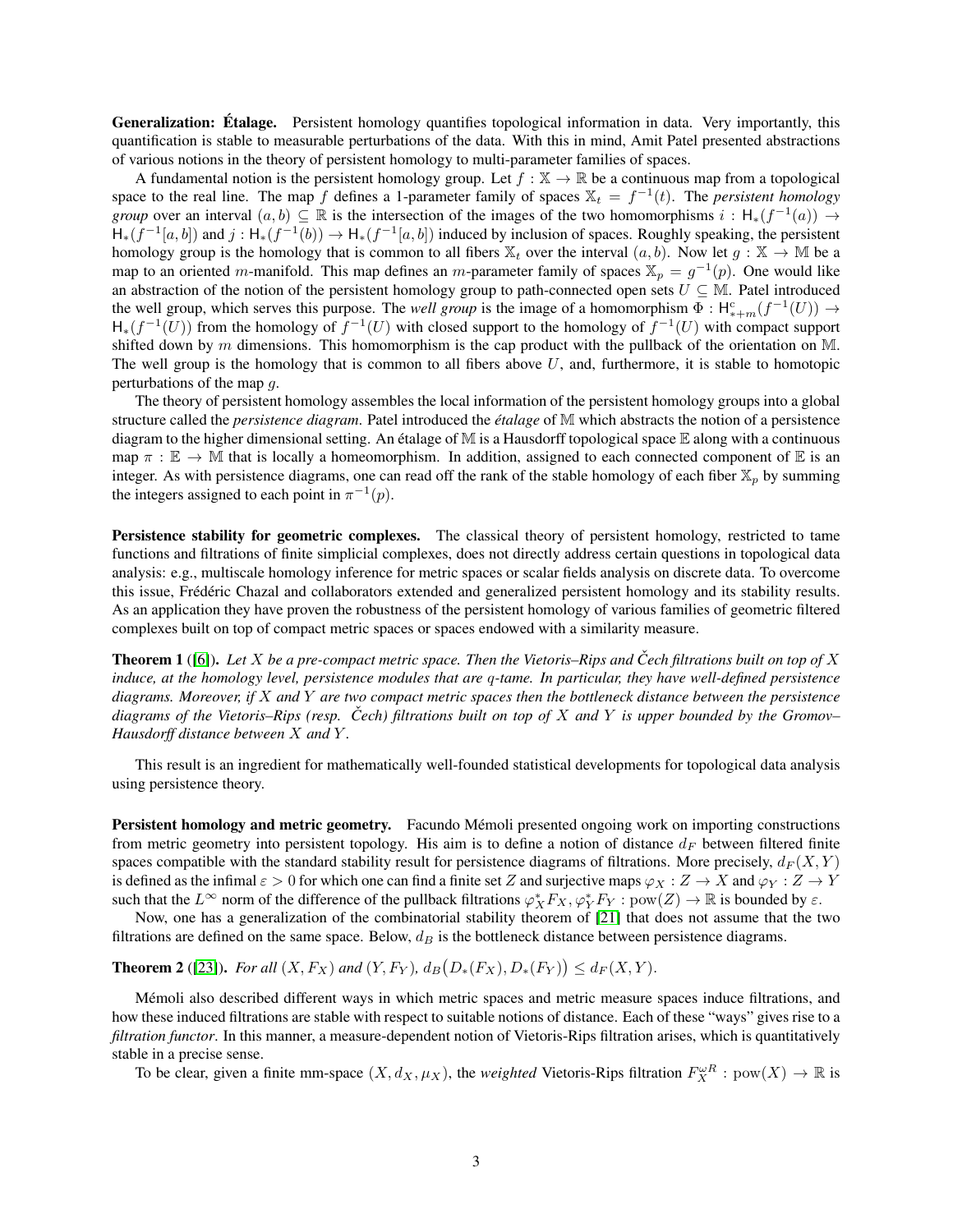given for  $p \geq 1$  by

$$
\sigma \mapsto \left(\sum_{x,x'\in\sigma} \left(d_X(x,x')\right)^p \mu_X(x)\mu_X(x')\right)^{1/p}.
$$

The hope is that with such constructions one would be able to capture topological features of a given dataset in a manner which is robust to noise or outliers. In order to express stability, in the case of metric spaces the natural notion of distance is the Gromov-Hausdorff distance, whereas in the case of mm-spaces, the notion is the Gromov-Wasserstein distance  $d_{GW,\infty}$  [\[20\]](#page-9-6). From Theorem [2](#page-2-0) above one obtains:

**Corollary 1.** *[\[23\]](#page-9-5)* For all finite mm-spaces X and Y one has  $d_B(D_*(F_X^{\omega R}), D_*(F_Y^{\omega R})) \le d_{GW,\infty}(X,Y)$ .

Mémoli also revisited a theme, which was discussed in other talks in the workshop, namely, the issue of pinning down a suitable notion of what it might mean to do statistics on persistence diagrams. He described a measured construction that can be regarded as a step that takes place *before* the computation or definition of the Frechet mean of ´ a collection of persistence diagrams.

### 2 Topological connections

Topological statistical mechanics. Configuration spaces of points are well-studied in several branches of mathematics, including algebraic topology, geometric group theory, and combinatorics. Give the particles thickness, and you have what physicists might describe as phase space for a hard spheres gas. When the points are points, the topology of the configuration space is well understood. But hardly anything is known when points have thickness. The changes in the topology as the thickness varies could be thought of as topological phase transitions.

In joint work [\[12\]](#page-9-7) with Baryshnikov and Bubenik, Matthew Kahle has started to develop a Morse theory for these configuration spaces. In particular, they have proved a theorem that "critical points", where the topology changes, correspond to mechanically balanced configurations of spheres.

With a similar point of view, Carlsson, Gorham, Mason, and Kahle [\[13\]](#page-9-8) implemented a computational approach to study these spaces. They find complicated behavior, even for a small number of particles. With only five disks in a square, it seems that the topology of the configuration space changes a few dozen times as the radius of the particles varies.

Finally, MacPherson and Kahle have a work in progress where they consider the asymptotic behavior of Betti numbers for n disks in an infinite strip as  $n \to \infty$ . They find that that there is a regime where the Betti numbers grow polynomially, and a regime where they grow exponentially. Understanding these kinds of asymptotics for any bounded region seems to be an attractive and wide-open problem.

Topological dimensionality reduction. Data in high dimensional spaces is ubiquitous across a variety of domains. A major problem in data analysis is how to create effective schemes to reduce the dimensionality while maintaining or improving the ability to do geometric and statistical inference. Anthony Bak showed how ideas from topological data analysis can guide intelligent dimension reduction choices.

Many data analysis problems consist of a collection of objects, each of which has associated features. For the case that the features are real-valued we organize this information into a matrix  $S = (s_{ij})$ , where  $s_{ij}$  is the value of the  $j^{th}$ feature on the  $i^{th}$  object. The goal is to understand the objects, or row space of this matrix. As a preprocessing step, we analyze the geometry of the column space, or "dual space", with the goal of reducing the number of columns.

Bak applied these ideas in two very different situations:

- 1. A simulation in the spirit of "evasion" and sensor network problems. We have a series of sensors in the plane observing a different set of moving particles. Each sensor is "dumb" in that it only records aggregate information on all of the particles within a certain radius. In simulations Bak laid the sensors out in a series of circles with varying density. The goal was to reduce the number of sensors while maintaining the topological coverage so that one could, for example, detect when an object passes in or out of a circle.
- 2. Real world microarray data consisting of gene activation levels for E. coli from a collection of 600 experiments. E. coli genes are physically laid out in a circle (unlike the human genome which is laid out in a line on each chromosome) and genes near each other have a tendency to activate together in what is called an "operon" group. The goal is to reconstruct the circular ordering of the genome from the microarray data.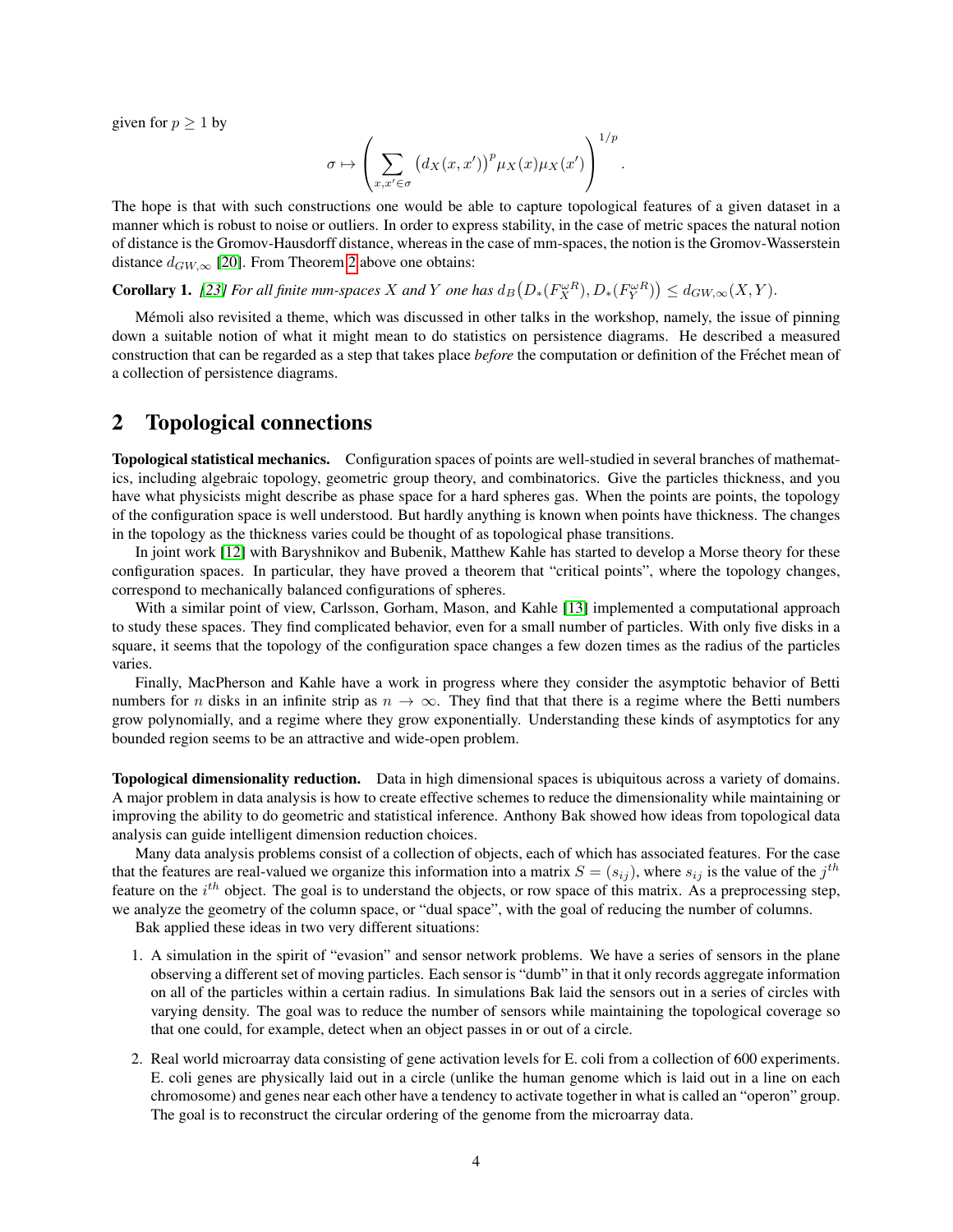The central idea in both cases was to build a metric space using correlation distance between sensors and to remove sensors until the topology, as measured with zigzag persistence, changed. In both examples he reported a dramatic dimensionality reduction, going from hundreds of features to 50 in the first case and only five in the case of E coli. For E. coli the ability to reconstruct the ordering improved over both using all the experiments and using PCA as the dimension reduction step.

Novel techniques for clustering. The clustering problem in data analysis is to decide how to split a large data set into a number of smaller sets based on the geometry of the point cloud. The goal is for points in each subset to be closer to each other than to points in the other subsets. Jesse Johnson discussed a new approach [\[14\]](#page-9-9) to this problem based on ideas from three-dimensional geometric topology called thin position. In the pure topology setting, these techniques are very effective at finding two dimensional surfaces that efficiently cut three-dimensional spaces into smaller pieces. Because of the close link between topology and geometry in dimension three, thin position also tends to find geometrically efficient partitions of these spaces, so it is very natural to apply them to finding efficient geometric partitions of data sets.

This topic was also a natural complement to the workshop's theme of homological techniques because in the pure topology setting, thin position tends to find structure that homology misses, while missing the structure that homology measures. To get a complete understanding of a three-dimensional manifold, one must understand both its homology groups and its thin position structure. It appears that the same is true for data analysis: To best understand a large, high dimensional data set, one should consider information that comes both from persistence homology and from the algorithms based on thin position.

Biological applications. The past decade has witnessed developments in the field of biology that have brought about profound changes in understanding the dynamic of disease and of biological systems in general. New technology has given biologists an unprecedented wealth of information, but it has generated data that is hard to analyze mathematically, thereby making its biological interpretation difficult. These challenges, stemming in part from the very high dimensionality of the data, have given rise to a myriad novel exciting mathematical problems and have provided an impetus to modify and adapt traditional mathematics tools, as well as develop novel techniques to tackle the data analysis problems raised in biology.

Monica Nicolau discussed data transformations and topological methods for solving biology-driven problems. The general approach of her work was to address some of the computational challenges of these large data types by combining data transformations and topological methods. Through the definition of high-dimensional mathematical models for different biological states, for example healthy vs. disease, or various developmental stages of cells, data can be transformed to mod out all characteristics but those relevant or statistically significant to the problem under study. Once data has been transformed, analysis of significance involves analysis of the shape of the data. Nicolau described how adaptation of topological methods in the context of discrete point clouds has proved to be a powerful tool for identifying statistical significance as well as providing methods for visualizing data.

Scale selection. One of the keywords in topological data analysis, besides "shape", is "scale". This is not an obvious fact, given that a great part of algebraic topology deals with utmost flexibility in the sense of homotopy invariance and could thus be considered scale-free. On the other hand, it exemplifies what we must give up as soon as ideal shapes are approximated by point clouds, and how topology, at the interface with applied statistics, can use its inherent flexibility and global point of view to find out at which scale features are present in a data set and to also detect and describe multi-scale phenomena.

Daniel Müllner focused on a situation where several scale choices are made on overlapping parts of a data set. This happens at the core of the "Mapper" algorithm, a tool for visualization, exploration and data analysis, which has been successful both academically and commercially. The original Mapper algorithm divides a data set into overlapping slices and chooses a scale independently for each, in order to cluster the data within each slice. Müllner demonstrated how this can lead to inconsistencies and false positives of topological features and in general makes it hard to determine which representations of a data set among many different possible outputs are appropriate. However, one can leverage spatial coherence and link scale choices for neighboring regions together in a "scale graph". By choosing optimal paths through the scale graph, those shortcomings can be resolved successfully. Müllner and co-authors developed heuristics for the scale graph method with the goal of making it work well for a broad range of data sets without optimizing too much for a particular context.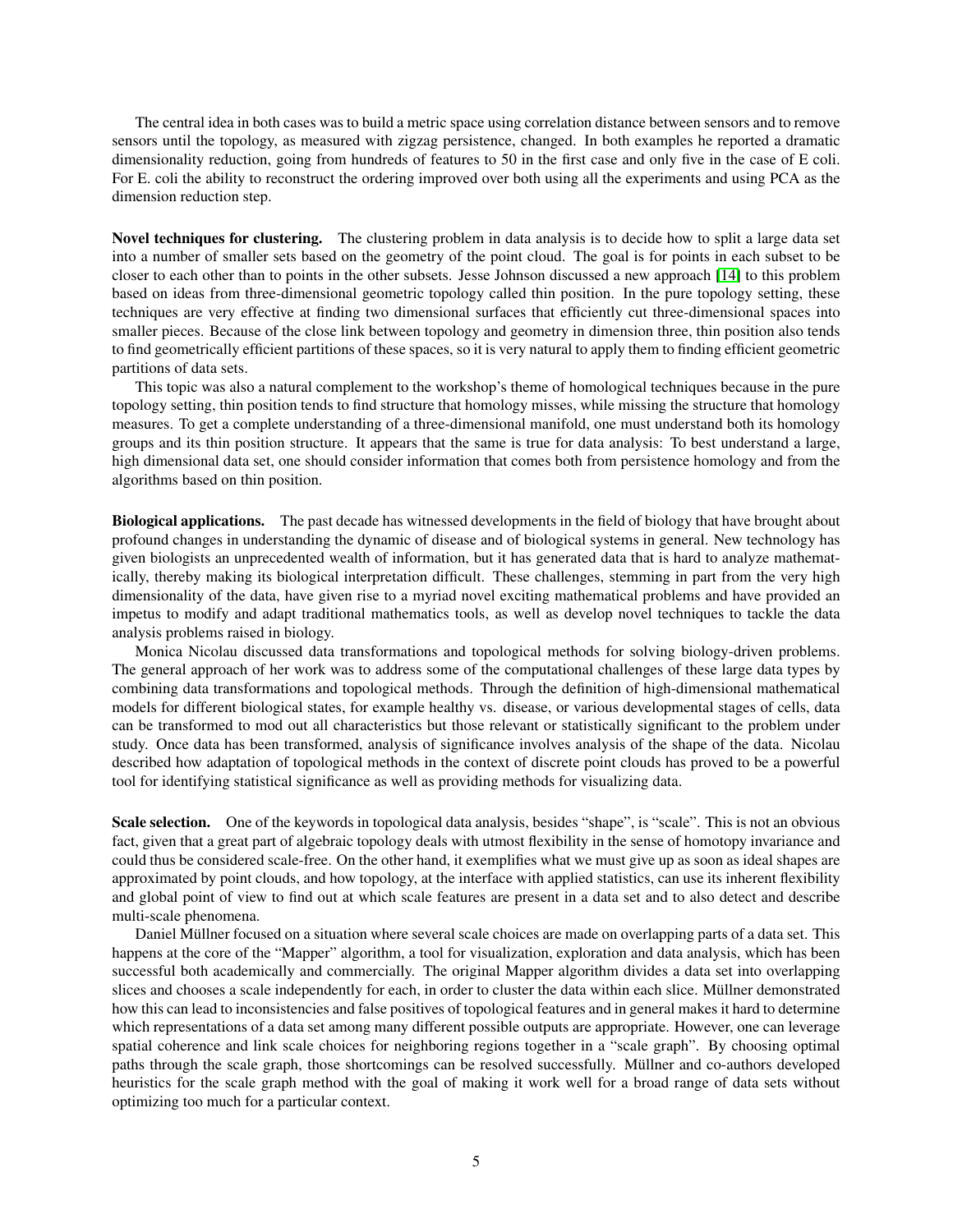One problem in this process, which is still a big challenge in all of applied topology, is that noise in sampled data quickly smudges or destroys features. As an independent idea, which works very well together with the scale graph, Müllner proposed a new way of looking at dendrograms from hierarchical clustering. The basic idea is that stability intervals for the number of clusters in a dendrogram are not necessarily disjoint, but it is beneficial to consider more than one choice as feasible for a given scale if two clusterings differ for example only by inclusion or exclusion of noise points. This leads to a new rating of stability intervals which is conservative in the sense that it changes very little for low noise but improves the clustering considerably for higher noise levels. Since this new approach is not restricted to the Mapper context of multiple scale choices, it also has potential outside the application it was invented for, and it seems worthwhile to explore where it can improve clustering choices in other situations.

## 3 Geometric connections

Shape reconstruction. Dominique Attali reported on reconstructing shape of data points distributed in low-dimensional subspaces of a high-dimensional ambient space. This problem arises in many fields, including computer graphics and machine learning. Typical shape reconstruction methods start by building the Delaunay complex and then select a set of simplices such as the  $\alpha$ -complex. Such approaches work well for point clouds in two- and three-dimensional spaces, which have Delaunay triangulations of affordable size. But, as the dimension of the ambient space increases, the size of the Delaunay triangulation explodes and other strategies must be found. If the data points lie on a low-dimensional submanifold, it seems reasonable to ask that the result of the reconstruction depends only upon the intrinsic dimension of the data. This motivated de Silva [\[19\]](#page-9-10) to introduce *weak Delaunay complexes* and Boissonnat and Ghosh [\[18\]](#page-9-11) to define *tangential Delaunay complexes*. For medium dimensions, Boissonnat et al. [\[17\]](#page-9-12) have modified the data structure representing the Delaunay complex and are able to manage complexes of reasonable size up to dimension 6 in practice. In particular, they avoid the explicit representation of all Delaunay simplices by storing only edges in what they call the *Delaunay graph*, an idea close to that of using Rips complexes that Attali described.

Given a point set P and a scale parameter  $\alpha$ , the *Vietoris-Rips complex* is the simplicial complex whose simplices are subsets of points in P with diameter at most 2α. Rips complexes are examples of *flag complexes*, and as such enjoy the property that a subset of  $P$  belongs to the complex if and only if all its edges belong to the complex. In other words, Rips complexes are completely determined by the graph of their edges. This compressed form of storage makes Rips complexes very appealing for computations, at least in high dimensions.

Attali (with Andre Lieutier and David Salinas) obtained two results. First, they established that Rips complexes ´ can capture the homotopy type when distances are measured using the  $\ell_{\infty}$  norm [\[15\]](#page-9-13). Unfortunately, the sampling condition was not as weak as they were hoping for, especially as the dimension of the ambiant space increases. Encouraged by experiments that were indicating this result should also hold when measuring distances using the Euclidean norm instead of the  $\ell_{\infty}$  norm, they revisited the question and found conditions under which Rips complexes reflect the homotopy type of shapes when measuring distances using the Euclidean norm [\[16\]](#page-9-14).

Mesh generation. A common approach to Topological Data Analysis (TDA) starts with a point cloud, proceeds to a function induced by the points, builds a simplicial complex, and then analyzes the persistent homology of the sublevel sets of that function as a filtration on the complex. The most common case of this is to explore the distance function to a set of points in Euclidean space. If we generalize to consider Lipschitz smooth functions on low-dimensional Euclidean space, there are many other choices of functions that apply. From this perspective, it is natural to consider the well-established field of mesh generation; it aims to efficiently build small simplicial complexes that give good approximations to Lipschitz functions. Don Sheehy showed how to apply results from mesh generation, some standard and some new, to give guaranteed approximate persistence diagrams for a wide class of functions.

His main results [\[24,](#page-9-15) [25,](#page-9-16) [26,](#page-9-17) [27\]](#page-9-18) state that given a point set and any t-Lipschitz function f bounded from below by  $c$ times the second-nearest neighbor distance function to the point set, there exists a filtered mesh that has approximately the same persistence diagram, i.e. the diagrams drawn on the log-scale are close in bottleneck distance. Moreover, this mesh is independent of the function. It depends only on the point set, the constants  $c, t$ , and the desired approximation guarantee. Specifically, for a so-called  $\varepsilon$ -refined mesh, the resulting persistence diagram will be a  $(1 + \alpha \varepsilon/(1 - \varepsilon))$ approximation to the persistence diagram of  $f$  itself. Moreover, for most reasonable point sets, one can guarantee that the mesh will have only linear size, though the constant factors depend exponentially on the ambient dimension.

The number of vertices will depend on the input and the amount of extra refinement. The dependence is a simple exponential in  $1/\varepsilon$ . The number of simplices incident to any vertex will be  $2^{O(d^2)}$ . It is not clear if it is possible to fill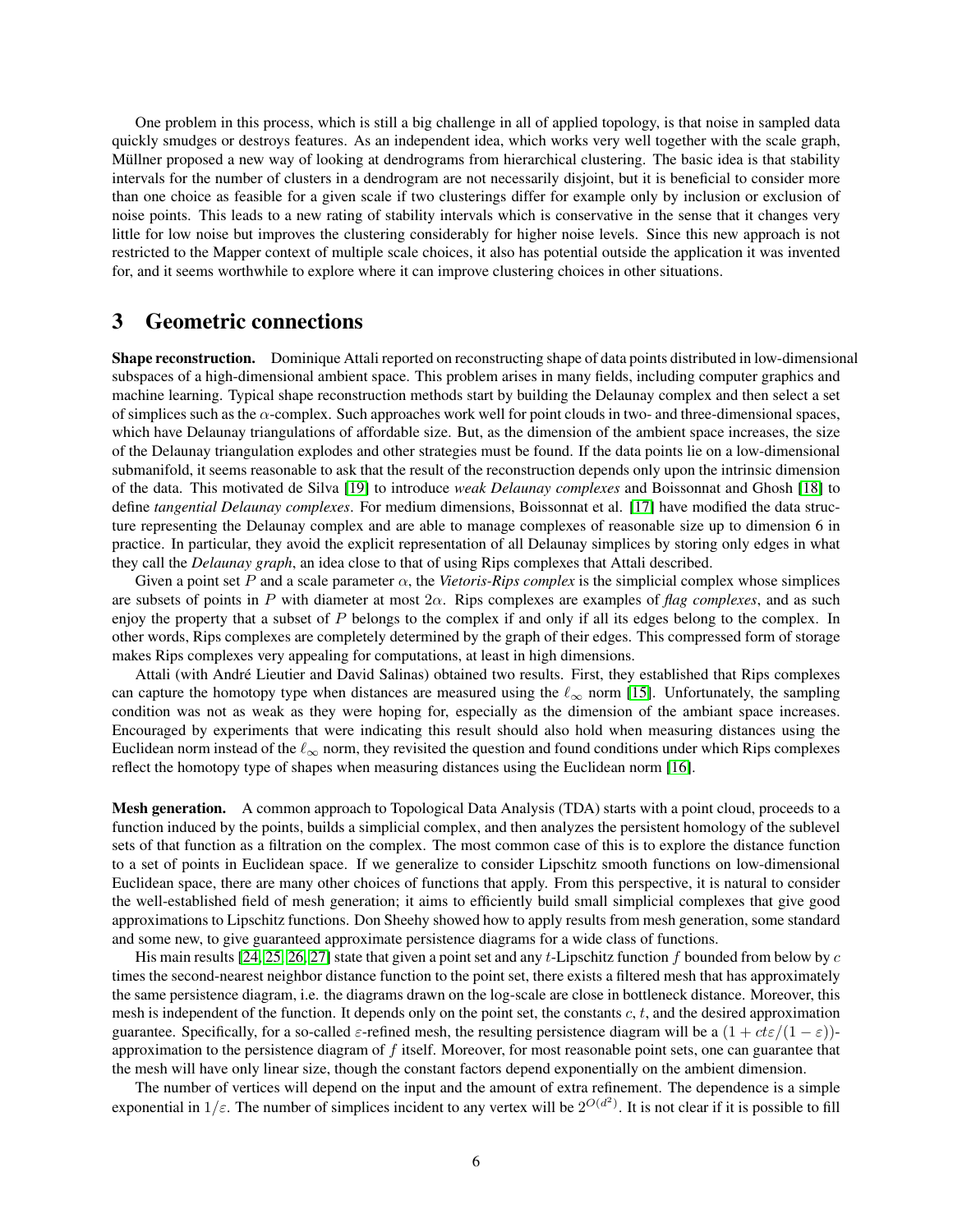space with significantly fewer simplices per vertex. Volume arguments immediately imply a  $2^{\Omega(d \log d)}$  lower bound for quality meshes, ruling out the possibility of a simple exponential dependence on the dimension.

Distance to measure. The notion of distance to a measure was introduced [\[28\]](#page-9-19) in order to extend existing geometric and topological inference results from the usual Hausdorff sampling condition to a more probabilistic model of noise. This function can be rewritten as a minimum of a finite number of quadratic functions, one per isobarycenter of  $k$  distinct points of the point set, thus allowing to compute the topology of its sublevel sets using weighted alphacomplexes, weighted Rips complexes, etc.

However, as the number of isobarycenters grows exponentially with the number of points, it is necessary in practice to approximate this function by another function that can be written as a minimum of quadratic functions. A natural problem is then the following: given a target error  $\varepsilon$ , determine the minimum number of quadratic functions needed to approximate the distance to the measure with error  $\varepsilon$ . Quentin Mérigot presented recent probabilistic lower bounds on this number.

### 4 Machine Learning.

Learning mixtures of Gaussians. In recent years there has been an increase of interest in using algebraic-geometric methods to analyze data by recovering structure in probability distributions, in the field of algebraic statistics. This development has been somewhat parallel to using algebraic-topological methods to understand the shape of the data through recovering the homology groups or other topological and geometric invariants of the data.

Mikhail Belkin discussed recent work [\[29\]](#page-9-20) on using real algebraic geometry to recover the parameters of mixtures of high-dimensional Gaussian distributions as well as other parametric families. Unlike most of the existing work in algebraic statistics, these parametric families are typically not exponential families. Specifically, his main result is that a mixture of Gaussians with a fixed number of components can be learned using the number of samples and operations polynomial in the dimension of the space and other relevant parameters. Moreover, a version of this statement for fixed dimension holds for a much broader class of distributions, called "polynomial families", i.e. families whose moments are polynomial functions of the parameters.

The overarching point of Belkin's talk was that there may be interesting connections between the fields of algebraic statistics, where the object of study is the space of parameters, and topological data analysis, where the geometry of a space is analyzed directly.

Modes in the mixtures of Gaussians. Brittany Fasy presented a recent result [\[30\]](#page-10-0) on Gaussian mixtures. The mixture analyzed was the sum of  $n + 1$  identical isotropic Gaussians, where each Gaussian is centered at the vertex of a regular  $n$ -simplex. All critical points of this mixture are located on one-dimensional lines (axes) connecting barycenters of complementary faces of the simplex. Fixing the width of the Gaussians and varying the diameter of the simplex from zero to infinity by increasing a parameter called the scale factor, gives the window of scale factors for which the Gaussian mixture has more modes, or local maxima, than components. Using the one-dimensional axes containing the critical points, the interval of scale factors can be computed. Furthermore, the extra mode created is subtle, but becomes more pronounced as the dimension increases.

A natural open question in the area is: Restricting our attention to some class of kernels (for example, unimodal continuous kernels), which kernel observes the most (or the fewest) ghost modes?

Robus PCA. Consider a dataset of vector-valued observations that consists of a modest number of noisy inliers, which are explained well by a low-dimensional subspace, along with a large number of outliers, which have no linear structure. Lerman, McCoy, Tropp and Zhang [\[32\]](#page-10-1) have suggested a convex optimization problem that can reliably fit a low-dimensional model to this type of data. They first minimize the function  $F(\mathbf{Q}) := \sum_{i=1}^{N} ||\mathbf{Q} \mathbf{x}_i||$  over  ${Q \in \mathbb{R}^{D \times D} : Q = Q^T, \text{tr}(Q) = D - d \text{ and } Q \leq I}.$  The subspace is then defined as the span of the bottom d eigenvectors of this minimizer. They referred to this subspace recovery optimization as the REAPER optimization problem.

When the inliers are contained in a low-dimensional subspace they provided a rigorous theory describing when this optimization can recover the subspace exactly. The theory (based on an earlier work of Zhang and Lerman [\[33\]](#page-10-2)) establishes exact recovery under some combinatorial conditions (which ask for sufficient spread of inliers throughout the underlying subspace and non-concentration of outliers per directions as well as some control on the magnitude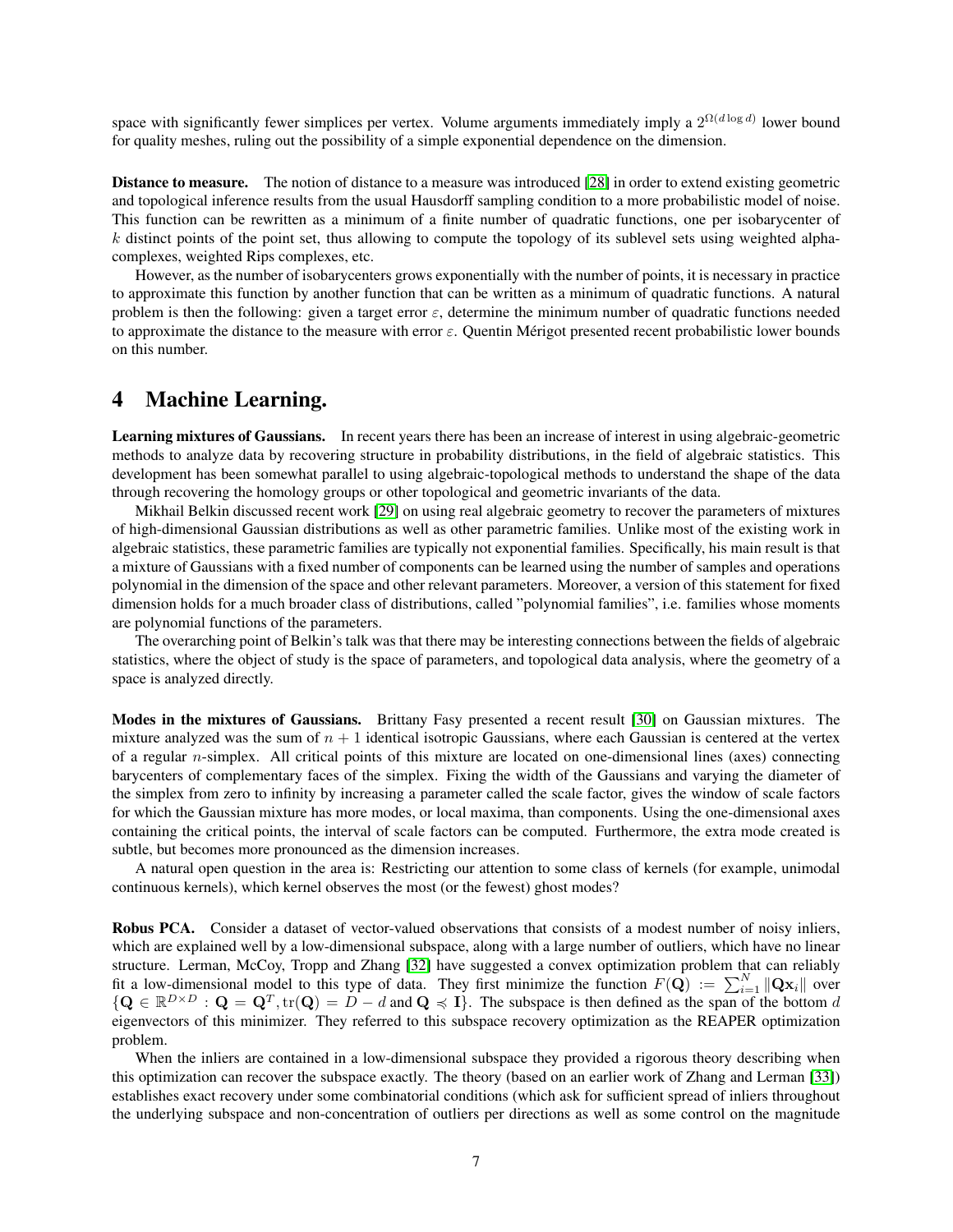of outliers). It also shows that under some probabilistic settings (e.g., Gaussian distributions of inliers and outliers) these combinatorial conditions, and thus the subspace recovery, are guaranteed. An example of such a probabilistic guarantee is formulated as follows, where  $P_L$  denotes the orthogonal projector onto the subspace L and  $\mathcal{N}(0, V)$ denotes a normal distribution with mean 0 and covariance matrix V.

**Theorem 3.** Fix a number  $\beta > 0$ , and assume that  $1 \leq d \leq (D-1)/2$ . Let  $L_*$  be an arbitrary d-dimensional  $\alpha$  subspace of  $\mathbb{R}^D$ , and draw  $N_{\rm in}$  inliers i.i.d.  $\mathcal{N}(\mathbf{0}, (\sigma_{\rm in}^2/d)\, \mathbf{P}_{L_*})$  and  $N_{\rm out}$  outliers i.i.d.  $\mathcal{N}(\mathbf{0}, (\sigma_{\rm out}^2/D)\, \mathbf{I}_D)$ . Let  $\rm C_1$ , C<sup>2</sup> *and* C<sup>3</sup> *be positive universal constants. If the sampling sizes and the variances satisfy the relation*

$$
\frac{N_{\text{in}}}{d} \ge C_1 + C_2 \beta + C_3 \cdot \frac{\sigma_{\text{out}}}{\sigma_{\text{in}}} \cdot \left(\frac{N_{\text{out}}}{D} + 1 + 4\beta\right),\tag{1}
$$

then  $L_*$  is the unique solution to the REAPER optimization problem except with probability  $4\,\mathrm{e}^{-\beta d}.$ 

Furthermore, Lerman, McCoy, Tropp and Zhang [\[32\]](#page-10-1) presented an efficient iterative algorithm for solving this optimization problem, which converges linearly and its computational cost is comparable to that of the non-truncated SVD. Coudron and Lerman [\[31\]](#page-10-3) established probabilistic convergence rates for the REAPER optimization problem (of an i.i.d. sampled data from a continuous setting); it is of the same order as that of full PCA. These imply some nontrivial robustness to noise (similar to the one of PCA) as well as sample complexity estimates for robust PCA (like those of PCA).

Towards understanding the Gaussian-weighted graph Laplacian. The Gaussian-weighted graph Laplacian, as a special form of graph Laplacians with general weights, has been a popular empirical operator for data analysis applications, including semi-supervised learning, clustering, and denoising. There have been various studies of the properties and behaviors of this empirical operator; most notably, its convergence behavior as the number of points sampled from a hidden manifold goes to infinity. Yusu Wang presented two new results on the theoretical properties of the Gaussian-weighted graph Laplacian. The first one is about its behavior as the input points are sampled from a *singular manifold*; while previous theoretical study of the Gaussian-weighted graph Laplacian typically assumes that the hidden domain is a compact smooth manifold. A singular manifold can consist of a collection of potentially intersecting manifolds with boundaries; it represents one step towards modeling more complex hidden domains. The second result is about the stability of the Gaussian-weighted Graph Laplacian if the hidden manifold has certain small perturbation. The goal is to understand how the spectrum of Gaussian-weighted Graph Laplacian changes with respect to perturbations of the domain.

Both of these problems are connected to topological data analysis. In particular, the work on singular manifolds is closely related to learning stratified spaces from point samples, although approached from a different direction from current topological methods for stratification inference. It would be interesting to investigate how these two somewhat complimentary lines of work can be combined to produce efficient algorithms for stratification learning. It is likely that one should focus on constraint families of stratified spaces so that theoretical guarantees can be obtained when they are inferred from point samples.

For the work on the stability of Gaussian-weighted graph Laplacian, a key question is a general perturbation model that allows small topological changes of the underlying domain. The presented perturbation model allows certain topological changes, but is still rather special. It would be interesting study under what generalized perturbation models one can still obtain bounded perturbations in the spectrum of graph Laplacian.

Manifold learning via Lie groups. The Cheeger inequality [\[37,](#page-10-4) [36\]](#page-10-5) is a classic result that relates the isoperimetric constant of a manifold (with or without boundary) to the spectral gap of the Laplace-Beltrami operator. An analog of the manifold result was also found to hold on graphs [\[35,](#page-10-6) [34,](#page-10-7) [47\]](#page-10-8) and is a prominent result in spectral graph theory. Given a graph  $G$  with vertex set  $V$ , the Cheeger number is the following isoperimetric constant

$$
h := \min_{\emptyset \subsetneq S \subsetneq V} \frac{|\delta S|}{\min\{|S|, |\overline{S}|\}}
$$

where  $\delta S$  is the set of edges connecting a vertex in S with a vertex in  $\overline{S} = V \setminus S$ . The Cheeger inequality on the graph relates the Cheeger number h to the algebraic connectivity  $\lambda$  [\[42\]](#page-10-9) which is the the second eigenvalue of the graph Laplacian. It states that

$$
2h \ge \lambda \ge \frac{h^2}{2 \max_{v \in V} d_v}
$$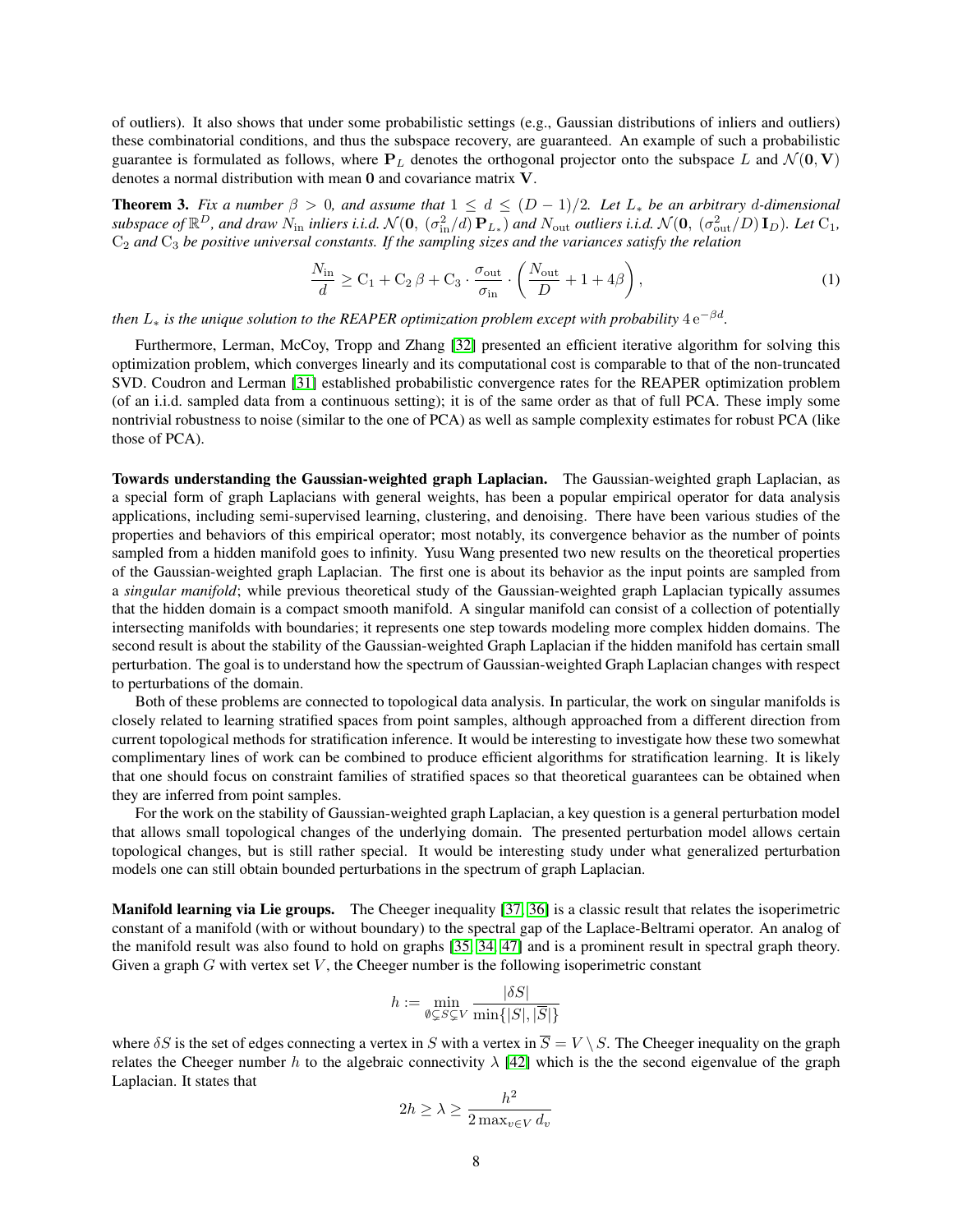where  $d<sub>v</sub>$  is the number of edges connected to vertex v (also called the degree of the vertex). For more background on the Cheeger inequality see [\[39\]](#page-10-10).

A key motivation for studying the Cheeger inequality has been understanding expander graphs [\[44\]](#page-10-11) — sparse graphs with strong connectivity properties. The edge expansion of a graph is the Cheeger number in these studies and expanders are families of regular graphs G of increasing size with the property  $h(G) > \varepsilon$  for some fixed  $\varepsilon > 0$ and all  $G \in \mathcal{G}$ . A generalization of the Cheeger number to higher dimensions on simplicial complexes, based on ideas in [\[45,](#page-10-12) [46\]](#page-10-13), was defined and expansion properties studied in [\[40\]](#page-10-14) via cochain complexes. In addition, it has long been known [\[41\]](#page-10-15) that the graph Laplacian generalizes to higher dimensions on simplicial complexes. In particular, one can generalize the notion of algebraic connectivity to higher dimensions using the cochain complex and relate an eigenvalue of the k-dimensional Laplacian to the k-dimensional Cheeger number. This raises the question of whether the Cheeger inequality has a higher-dimensional analog.

Sayan Mukherjee examined the combinatorial Laplacian which is derived from a chain complex and a cochain complex. First, the negative result: for the cochain complex a natural Cheeger inequality does not hold. For an  $m$ dimensional simplicial complex we denote  $\lambda^{m-1}$  as the analog of the spectral gap for dimension  $m-1$  on the cochain complex, and we denote  $h^{m-1}$  as the  $(m-1)$ -dimensional coboundary Cheeger number. In addition, let  $S_k$  be the set of k-dimensional simplexes, and for any  $s \in S_k$  let  $d_s$  be the number of  $(k+1)$ -simplices incident to s. The following result implies that there exists no Cheeger inequality of the following form for the cochain complex. Specifically, there are no constants  $p_1, p_2, C$  such that either of the inequalities

$$
C(h^{m-1})^{p_1} \ge \lambda^{m-1} \qquad \text{or} \qquad \lambda^{m-1} \ge \frac{C(h^{m-1})^{p_2}}{\max_{s \in S_{m-1}} d_s}
$$

hold in general for an *m*-dimensional simplicial complex X with  $m > 1$ . The case of  $h^0$  and  $\lambda^0$  with  $p_1 = 1$  and  $p_2 = 2$  reduces to the Cheeger inequality on the graph and the Cheeger inequality holds.

For the chain complex Mukherjee and co-authors obtain a positive result: there is a direct analogue for the Cheeger inequality in certain well-behaved cases. Whereas the cochain complex is defined using the coboundary map, the chain complex is defined using the boundary map. Denote  $\gamma_m$  as the analog of the spectral gap for dimension m on the chain complex and  $h_m$  as the m-dimensional Cheeger number defined using the boundary map. If the m-dimensional simplicial complex X is an orientable pseudomanifold or satisfies certain more general conditions, then

$$
h_m \ge \gamma_m \ge \frac{h_m^2}{2(m+1)}.
$$

This inequality can be considered a discrete analog of the Cheeger inequality for manifolds with Dirichlet boundary condition [\[37,](#page-10-4) [36\]](#page-10-5).

#### References

- <span id="page-8-3"></span>[1] G. Carlsson and V. de Silva. Zigzag Persistence. *Found. Comput. Math.* (2010).
- <span id="page-8-0"></span>[2] H. Edelsbrunner, D. Letscher and A. Zomorodian. Topological persistence and simplification. *Discrete Comput. Geom.* 28 (2002), 511-533.
- <span id="page-8-1"></span>[3] David Cohen-Steiner, Herbert Edelsbrunner, and John Harer. Stability of Persistence Diagrams. *Discrete and Computational Geometry,* 37:103–120, 2007.
- <span id="page-8-4"></span>[4] P. Bubenik and J. A. Scott. Categorification of persistent homology. Preprint, arXiv:1205.3669, 2012.
- <span id="page-8-5"></span>[5] V. de Silva, F. Chazal, M. Glisse, and S. Oudot. The structure and stability of persistence modules. Manuscript, 2012.
- <span id="page-8-6"></span>[6] V. de Silva, F. Chazal, and S. Oudot. Persistence stability for geometric complexes. Manuscript, 2012.
- <span id="page-8-2"></span>[7] A. Zomorodian and G. Carlsson. Computing Persistent Homology. *Discrete and Computational Geometry,* 33(2):249–274, 2005.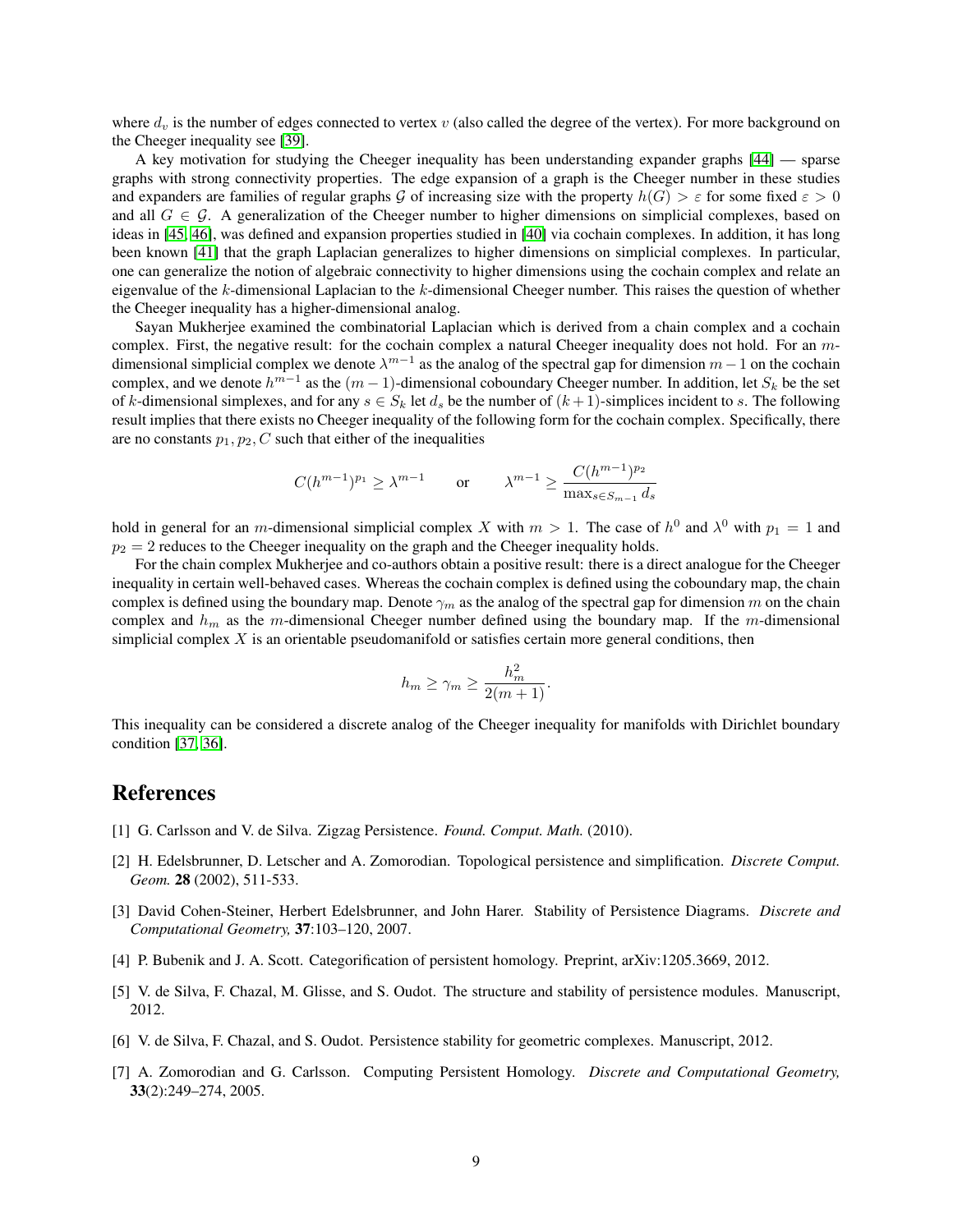- <span id="page-9-0"></span>[8] Yuriy Mileyko, Sayan Mukherjee, and John Harer. Probability measures on the space of persistence diagrams. Inverse Problems, 27, 2011.
- <span id="page-9-1"></span>[9] Katharine Turner, Yuriy Mileyko, Sayan Mukherjee, and John Harer. Frechet Means for Distributions of Persis- ´ tence Diagrams. Preprint, 2012.
- <span id="page-9-2"></span>[10] Peter Bubenik. Statistical topology using persistence landscapes. Manuscript, arXiv:1207.6437, 2012.
- <span id="page-9-3"></span>[11] S. Harker, K. Mischaikow, M. Mrozek, and V. Nanda. Discrete Morse Theoretic Algorithms for Computing Homology of Complexes and Maps. Preprint, 2012.
- <span id="page-9-7"></span>[12] Yuliy Baryshnikov, Peter Bubenik, and Matthew Kahle. Min-type Morse theory for configuration spaces of hard spheres. Preprint, 2011.
- <span id="page-9-8"></span>[13] Gunnar Carlsson, Jackson Gorham, Jeremy Mason, and Matthew Kahle. Computational topology for configuration spaces of hard disks. Physical Review E, 2012.
- <span id="page-9-9"></span>[14] Jesse Johnson. Topological graph clustering with thin position. Manuscript, arXiv:1206.0771, 2012.
- <span id="page-9-13"></span>[15] D. Attali and A. Lieutier. Reconstructing shapes with guarantees by unions of convex sets. In *Proc. 26th Ann. Sympos. Comput. Geom.*, pages 344–353, Snowbird, Utah, June 13-16 2010. [\[download\],](http://www.gipsa-lab.inpg.fr/~dominique.attali/Publications/2010-socg-reconstruction-convex.pdf) [\[hal-00468610\].](http://hal.archives-ouvertes.fr/hal-00468610/fr/)
- <span id="page-9-14"></span>[16] D. Attali, A. Lieutier, and D. Salinas. Vietoris-Rips complexes also provide topologically correct reconstructions of sampled shapes. *Computational Geometry: Theory and Applications (CGTA)*, 2012. In Press. [\[download\].](http://www.gipsa-lab.inpg.fr/~dominique.attali/Publications/2012-cgta-Rips.pdf)
- <span id="page-9-12"></span>[17] J. Boissonnat, O. Devillers, and S. Hornus. Incremental construction of the Delaunay triangulation and the Delaunay graph in medium dimension. In *Proceedings of the 25th annual symposium on Computational geometry*, pages 208–216. ACM, 2009.
- <span id="page-9-11"></span>[18] J. Boissonnat and A. Ghosh. Manifold reconstruction using tangential Delaunay complexes. In *Proceedings of the 2010 annual symposium on Computational geometry*, pages 324–333. ACM, 2010.
- <span id="page-9-10"></span>[19] V. De Silva. A weak characterisation of the Delaunay triangulation. *Geometriae Dedicata*, 135(1):39–64, 2008.
- <span id="page-9-6"></span>[20] Facundo Mémoli. Gromov-Wasserstein distances and the metric approach to object matching. *Foundations of Computational Mathematics*, pages 1–71, 2011. 10.1007/s10208-011-9093-5.
- <span id="page-9-4"></span>[21] David Cohen-Steiner, Herbert Edelsbrunner, and Dmitriy Morozov. Vines and vineyards by updating persistence in linear time. In *SCG '06: Proceedings of the twenty-second annual symposium on Computational geometry*, pages 119–126, New York, NY, USA, 2006. ACM.
- [22] Facundo Mémoli. Some properties of Gromov-Hausdorff distances. *Discrete & Computational Geometry*, pages 1–25, 2012. 10.1007/s00454-012-9406-8.
- <span id="page-9-5"></span>[23] Facundo Mémoli. Persistent Homology and Metric Geometry. In preparation. May 2012.
- <span id="page-9-15"></span>[24] B. Hudson, G. L. Miller, S. Y. Oudot, and D. R. Sheehy. Topological Inference via Meshing. Proceeding of Annual ACM Symposium on Computational Geometry, pages 277–286, 2010.
- <span id="page-9-16"></span>[25] D. R. Sheehy. Mesh Generation and Geometric Persistent Homology. PhD Thesis, 2011.
- <span id="page-9-17"></span>[26] D. R. Sheehy. New Bounds on the Size of Optimal Meshes. Computer Graphics Forum, 2012.
- <span id="page-9-18"></span>[27] G. L. Miller, T. Phillips, and D. R. Sheehy. Beating the Spread: Time-Optimal Point Meshing. Proceeding of Annual ACM Symposium on Computational Geometry, 2012.
- <span id="page-9-19"></span>[28] F. Chazal, D. Cohen-Steiner, and Q. Merigot. Geometric inference for probability measures. ´ *Foundations of Computational Mathematics*, 11:733–751, 2011.
- <span id="page-9-20"></span>[29] M. Belkin and K. Sinha. Polynomial Learning of Distribution Families. Proceeding of Annual IEEE Symposium on Foundations of Computer Science, 2010.